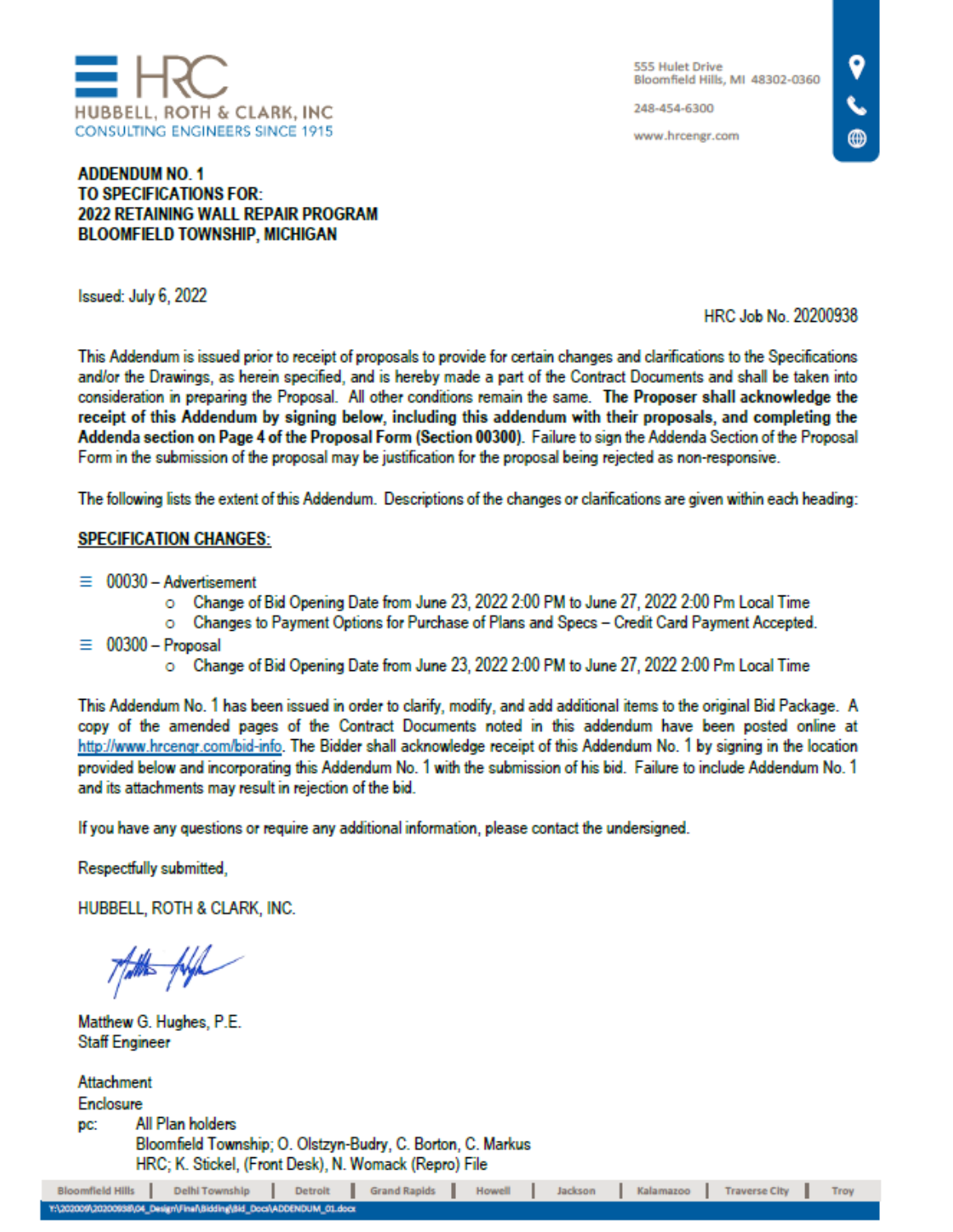

2022 Retaining Wall Repair Program June 6, 2022 HRC Job Number 20200938 Page 2 of 2

Received and Acknowledged By:

| <b>Printed Name:</b> |  |
|----------------------|--|
|                      |  |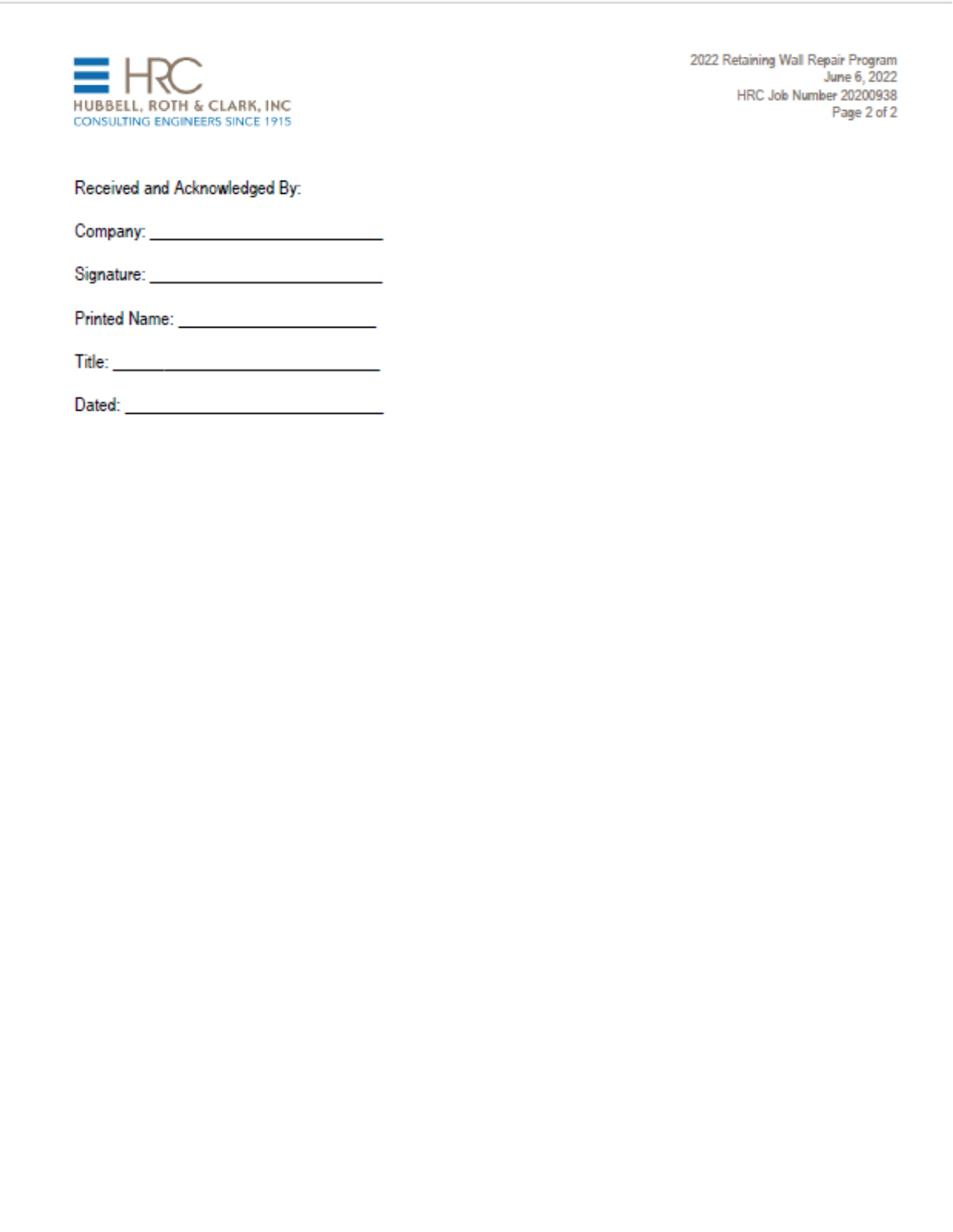#### **PROPOSAL FOR 2022 RETAINING WALL REPAIR PROGRAM CHARTER TOWNSHIP OF BLOOMFIELD OAKLAND COUNTY, MICHIGAN**

#### CHARTER TOWNSHIP OF BLOOMFIELD<br>DAVE PAYNE PUBLIC SERVICES BUILDING On or Before 02:00 pm, Local Time DAVE PAYNE PUBLIC SERVICES BUILDING 1153 EXETER ROAD HRC Job No. 20200938 BLOOMFIELD HILLS, MI 48302

| Name of Bidder: |            |      |  |
|-----------------|------------|------|--|
| Address:        |            |      |  |
| Date:           | Telephone: | Fax: |  |

The above, as Bidder, hereby declares this bid is made in good faith without fraud or collusion with any persons bidding, and that the Drawings, Specifications, and all other information referenced in the Instructions to Bidders have been examined. Further, the Bidder is familiar with the location of the work described herein and is fully informed as to the nature of the work and the conditions relating to the performance of the Contract.

The Bidder acknowledges that no representations or warranties of any nature whatsoever have been received, or are relied upon from the CHARTER TOWNSHIP OF BLOOMFIELD, its agents or employees, as to any conditions to be encountered in accomplishing the work and that the bid is based solely upon the Bidder's own independent judgment.

The above, as Bidder, hereby certifies that the Drawings, Specifications, and other data provided by the Owner for bidding purposes have been examined. Further, the undersigned certifies that the proposed construction methods have been reviewed and found acceptable for the conditions which can be anticipated from the information provided for bidding.

The Bidder hereby affirms that the site of work has been inspected and further declares that no charges in addition to the Individual Unit Prices shall be made on account of any job circumstances or field conditions which were present and/or ascertainable prior to the bidding. In addition, The Contractor, as such and as Bidder, shall make the determination as to existing soil conditions and shall also complete the work under whatever conditions created by the Contractor/Bidder's sequence of construction, construction methods, or other conditions the Contractor/Bidder may create, at no additional cost to the Owner.

The above, as Bidder, confirms knowledge of the location of the proposed 2022 RETAINING WALL REPAIR PROGRAM and appurtenant construction in the CHARTER TOWNSHIP OF BLOOMFIELD, OAKLAND County, Michigan, and the conditions under which it must be constructed; and also declares to have carefully examined the Drawings, Specifications, and Contract Documents which the Bidder understands and accepts as sufficient for the purpose of constructing said 2022 RETAIING WALL REPAIR PROGRAM and appurtenant work, and agrees to contract with the CHARTER TOWNSHIP OF BLOOMFIELD to furnish all labor, materials,

Hubbell, Roth & Clark, Inc. Job 20200938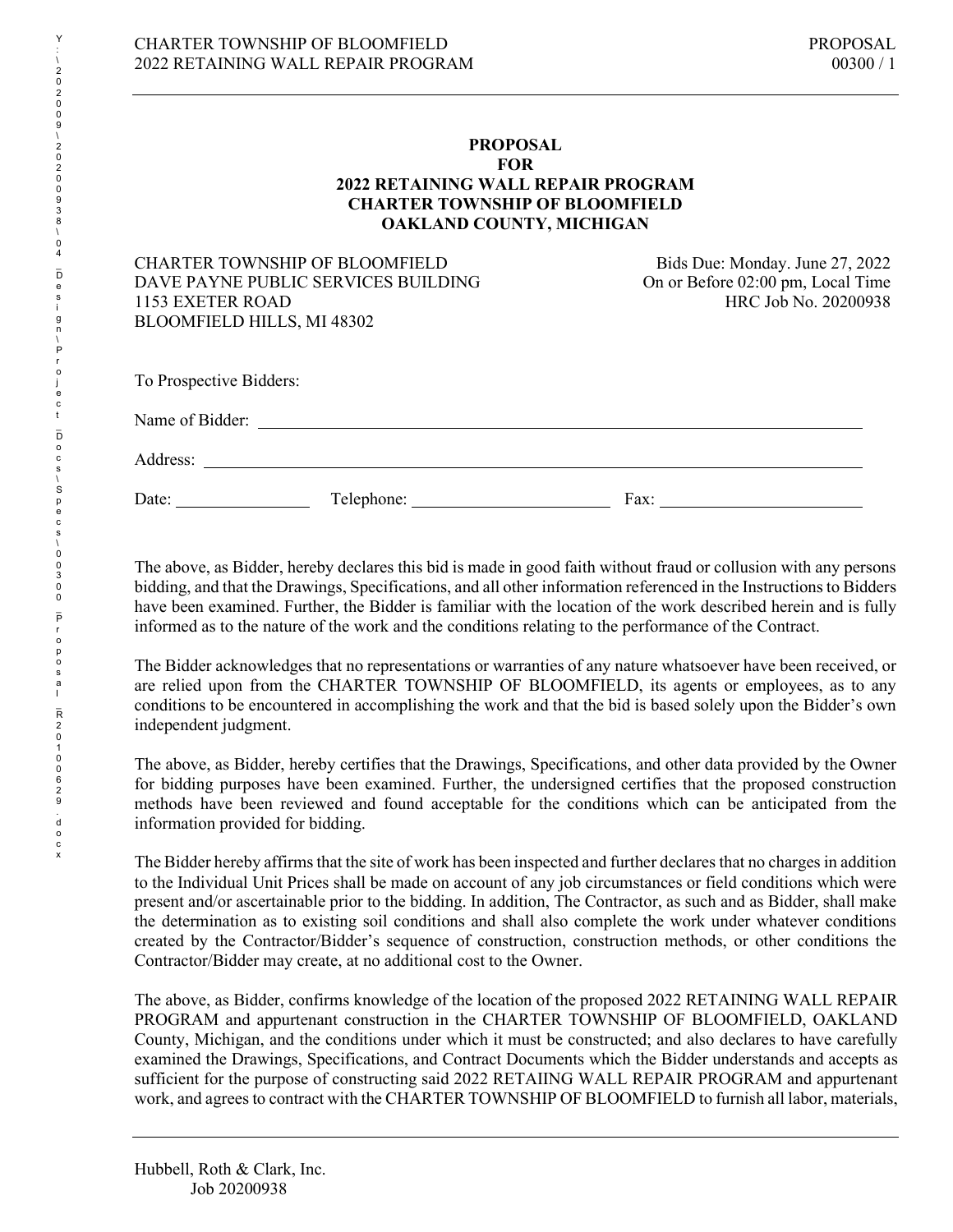tools, equipment, facilities and supervision necessary to do all the work specified and prescribed for the CHARTER TOWNSHIP OF BLOOMFIELD in strict accordance with the Owner's General Conditions, and with the full intent of the Drawings and Specifications, prepared by Hubbell, Roth & Clark, Consulting Engineers, and will accept in full payment therefore the sum of:

#### **Location No. 1 – Hickory Grove Road at 2989 Little Lane**

|    | Item                                            |         | Quantity   |                             | <b>Unit Price</b> |                   | <b>Total Cost</b> |
|----|-------------------------------------------------|---------|------------|-----------------------------|-------------------|-------------------|-------------------|
|    | Mobilization - Max 5%                           |         |            | (a)                         | Lump Sum          | $=$               |                   |
| 2. | Color Audio-Video Route Survey                  |         |            | @)                          | Lump Sum          | $=$               |                   |
| 3. | Erosion Control, Silt Fence                     | 220 Lft |            | @                           | \$                | $=$               |                   |
| 4. | Remove and Replace Tree, $6 - 8$ " Dia.         |         | EA         | $^{\,(a)}$                  | \$                | $=$               |                   |
| 5. | Fence, Wood Split Rail, Remove, Salvage         | 208     | Lft        | $^{\textregistered}$        |                   | $=$               |                   |
| 6. | Segmental Block Retaining Wall, Remove          | 1024    | Sft        | $^{\textregistered}$        | \$                | $=$               |                   |
| 7. | Pavement, Remove                                | 1150    | Sft        | $^{\textregistered}$        | \$                | $=$               |                   |
| 8. | Station Grading, Location No. 1                 | 2.1     | <b>STA</b> | $^{\textregistered}$        | $\mathbb{S}$      | $=$               |                   |
| 9. | Segmental Block Retaining Wall, Reconstruct     | 1030    | Sft        | $^{\textregistered}$        | $\mathbb{S}$      | $=$               |                   |
|    | 10. Sidewalk, Conc, 4 inch                      | 1150    | Sft        | @                           | \$                | $=$               |                   |
|    | 11. Fence, Wood Split Rail, Reinstall           | 208     | Lft        | $^{\textregistered}$        |                   | $=$               |                   |
|    | 12. Embankment Fill, Class III                  | 50      | <b>CY</b>  | @                           | $\mathbb{S}$      | $=$               |                   |
|    | 13. Embankment Improvement                      |         |            | $^{\,(a)}$                  | Lump Sum          | $=$               |                   |
|    | 14. Flowable Fill                               | 3       | <b>CY</b>  | $^{\hspace{-0.5pt}(\!a\!)}$ | \$                | $=$               |                   |
|    | 15. Foundation Drain, 4 Inch                    | 200     | Lft        | $^{\textregistered}$        | $\mathbb{S}$      | $=$               |                   |
|    | 16. Landscaping Ground Cover                    | 270     | Syd        | @                           | \$                | S<br>$=$          |                   |
|    | 17. Landscape Package Allowance                 |         | Dlr        | @)                          | Lump Sum          | \$2,000.00<br>$=$ |                   |
|    | 18. Turf Establishment, Performance, Modified   | 178     | Syd        | @                           | \$                | \$<br>$=$         |                   |
|    | 19. Traffic Control and Misc. Site Access Costs |         |            | $^{\,(a)}$                  | Lump Sum          | $=$               |                   |
|    | 20. Observation Crew Days                       |         | Days       | (a)                         | 800.00<br>\$      | S<br>$=$          |                   |
|    | SUBTOAL AMOUNT OF BID - LOCATION NO. 1          |         |            |                             |                   | \$                |                   |

### **Location No. 2 – 7450 Franklin Road**

| Item                                                     | <b>Quantity</b> | Unit Price                  | <b>Total Cost</b> |
|----------------------------------------------------------|-----------------|-----------------------------|-------------------|
| 21. Mobilization - Max 5%                                |                 | Lump Sum<br>(a).            | $=$ \$            |
| 22. Color Audio Route Survey                             |                 | Lump Sum $=$ \$<br>$\omega$ |                   |
| 23. Cap Unit, Tri-Plane Split Cap, Compac III, Red 32 EA |                 | $(a)$ \$                    | $=$ S             |
| 24. Observation Crew Days                                | Davs            | (a) $$800.00$               | $=$ \$            |
| SUBTOTAL AMOUNT OF BID - LOCATION NO. 2                  |                 |                             |                   |

Y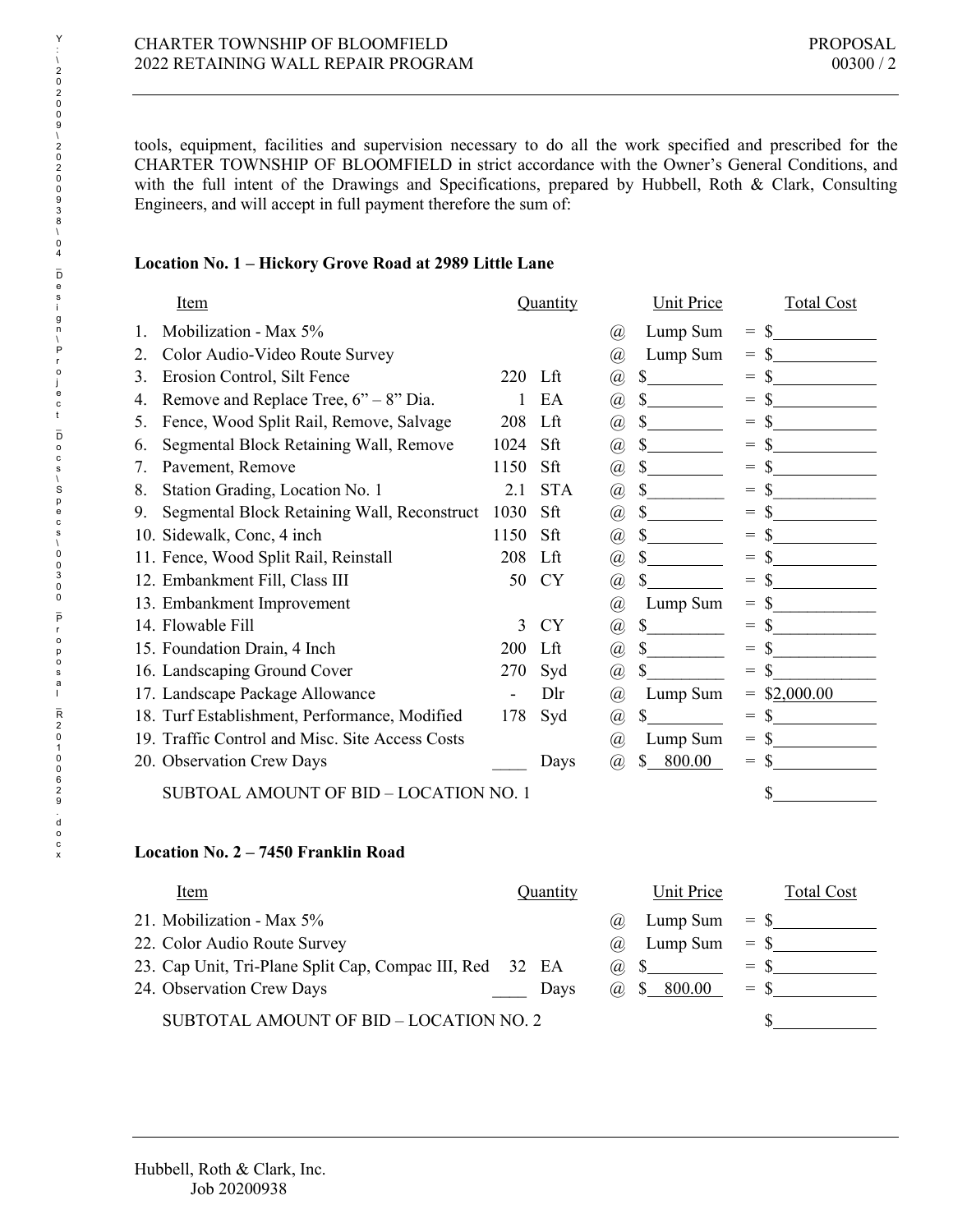# **Location No. 3 – 2721 Franklin Road**

| Item                                            | Quantity           | Unit Price          | <b>Total Cost</b> |
|-------------------------------------------------|--------------------|---------------------|-------------------|
| 25. Mobilization - Max 5%                       |                    | Lump Sum<br>(a)     | $\!\!\!=\!\!\!\!$ |
| 26. Color Audio Route Survey                    |                    | Lump Sum<br>(a)     | $=$               |
| 27. Erosion Control, Silt Fence                 | Lft<br>5.          | S.<br>(a),          | $=$               |
| 28. Pavement, Remove                            | $216$ Sft          | (a)                 | $=$               |
| 29. Station Grading, Site No. 3                 |                    | Lump Sum<br>(a),    | $=$               |
| 30. Sidewalk, Conc, 4 inch                      | 350<br>Sft         | S<br>(a)            | $=$               |
| 31. Sidewalk, Conc, 6 inch                      | - Sft<br>36        | S.<br>(a)           | $=$               |
| 32. Station Grading, Location No. 3             | <b>STA</b><br>1.25 | <sup>\$</sup><br>@) | $=$               |
| 33. Segmental Block Retaining Wall, Remove      | 125<br>Sft         | S.<br>(a)           | $=$               |
| 34. Turf Establishment, Performance, Modified   | 180<br>Syd         | S<br>(a)            | $\!\!\!=\!\!\!\!$ |
| 35. Traffic Control and Misc. Site Access Costs |                    | Lump Sum<br>(a)     | $=$               |
| 36. Observation Crew Days                       | Days               | 800.00<br>S.<br>(a) | $\!\!\!=\!\!\!\!$ |
| SUBTOTAL AMOUNT OF BID – LOCATION NO. 3         |                    |                     |                   |

# **Location No. 4 – 3575 Squirrel Road**

| <b>Item</b>                                     | Quantity   | Unit Price                              | <b>Total Cost</b> |
|-------------------------------------------------|------------|-----------------------------------------|-------------------|
| 37. Mobilization - Max 5%                       |            | Lump Sum<br>(a)                         | $=$               |
| 38. Color Audio Route Survey                    |            | Lump Sum<br>(a)                         | $=$               |
| 39. Erosion Control, Silt Fence                 | Lft<br>4   | S<br>(a)                                | $=$               |
| 40. Pavement, Remove                            | 612<br>Sft | S<br>(a)                                | $=$               |
| 41. Remove, Salvage, Reinstall Sign             | EA         | (a)                                     | $=$               |
| 42. Fence, Wood Split Rail, Remove, Salvage     | Lft<br>100 | (a),                                    | $=$               |
| 43. Segmental Block Retaining Wall, Remove      | 286<br>Sft | S<br>(a)                                | $=$               |
| 44. Station Grading, Location No. 4             | <b>STA</b> | <b>S</b><br>$\left(\overline{a}\right)$ | $=$               |
| 45. Sidewalk, Conc, 4 inch                      | 540<br>Sft | (a)<br>S                                | $=$               |
| 46. Sidewalk, ADA Ramp, Conc, 6 inch            | 72<br>Sft  | (a)                                     | $=$               |
| 47. ADA Detectable Warning (RED)                | Ft<br>6    | S.<br>$\left(\overline{a}\right)$       | $=$               |
| 48. Landscaping Ground Cover                    | 120<br>Syd | \$.<br>(a)                              | $=$               |
| 49. Turf Establishment, Performance, Modified   | 85<br>Syd  | (a)                                     | $=$               |
| 50. Traffic Control and Misc. Site Access Costs |            | Lump Sum<br>(a)                         | $=$               |
| 51. Observation Crew Days                       | Days       | 800.00<br>(a)                           | $=$               |
| SUBTOTAL AMOUNT OF BID - LOCATION NO. 4         |            |                                         |                   |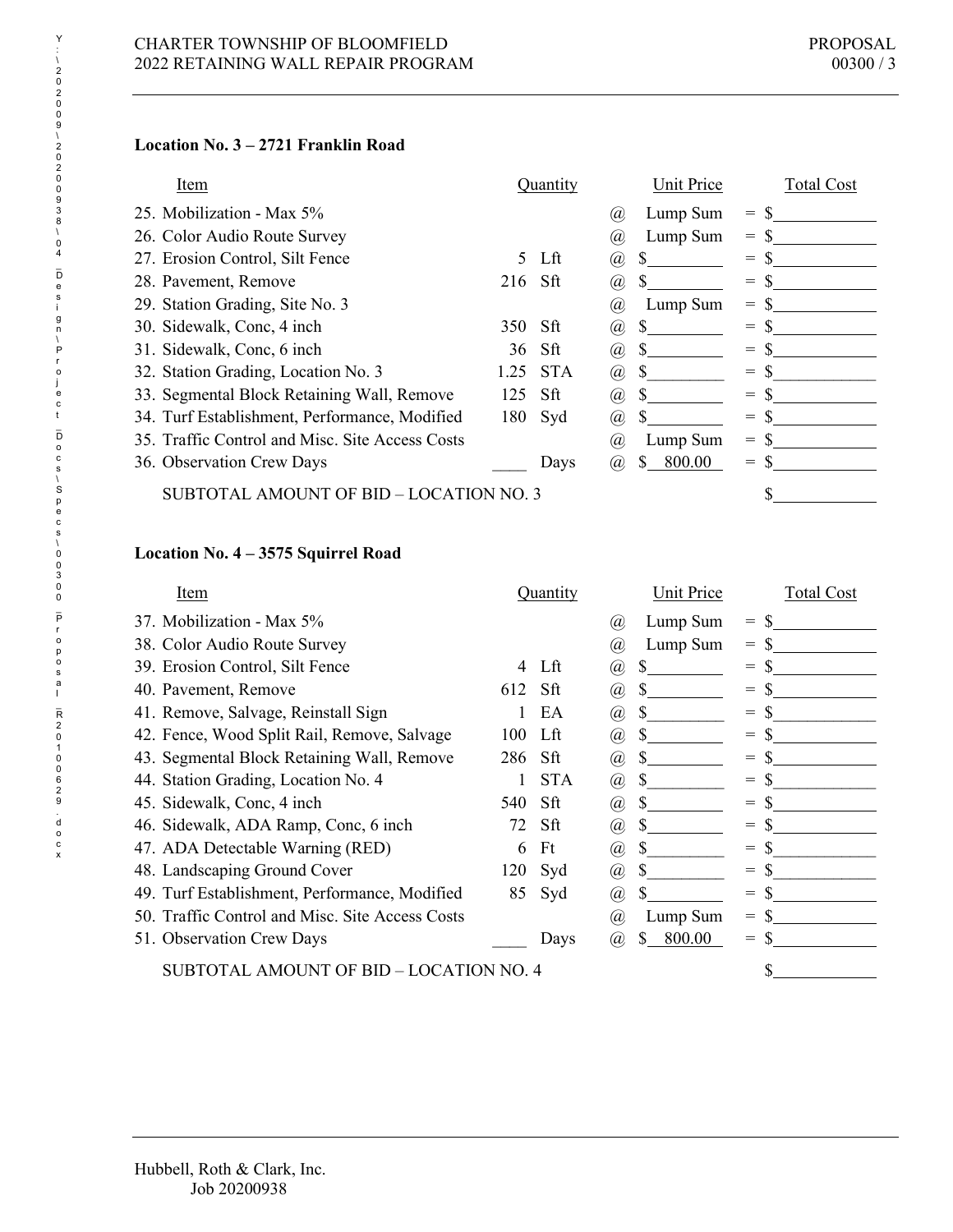# **Location No. 5 – 1945 Lone Pine Road**

| Item                                            | Quantity            | Unit Price                        | <b>Total Cost</b> |
|-------------------------------------------------|---------------------|-----------------------------------|-------------------|
| 52. Mobilization - Max 5%                       |                     | Lump Sum<br>(a)                   | S<br>$=$          |
| 53. Color Audio Route Survey                    |                     | Lump Sum<br>@)                    | $=$               |
| 54. Erosion Control, Silt Fence                 | <b>200</b><br>- Lft | S<br>@                            | $=$               |
| 55. Erosion Control, Inlet Protection           | Ea                  | S.<br>(a)                         | $=$               |
| 56. Pavement, Remove                            | 749<br>Sft          | S.<br>$\left(\overline{a}\right)$ | $=$               |
| 57. Segmental Block Retaining Wall, Rem, Salv   | Sft<br>263          | @)                                | $=$               |
| 58. Station Grading, Location No. 5             | <b>STA</b><br>0.8   | S.<br>$^{\textregistered}$        | $=$               |
| 59. Foundation Drain, 4 Inch                    | Lft<br>90           | \$<br>$\left(\overline{a}\right)$ | $=$               |
| 60. Drainage Structure – Landscape Catch Basin  | EA                  | (a),                              | $=$               |
| 61. Drainage Structure Cover – Landscape Catch  |                     |                                   |                   |
| Basin, Green                                    | EA                  | $\left(\widehat{a}\right)$        | $=$               |
| 62. Segmental Block Retaining Wall, Reconstruct | Sft<br>275          | \$<br>(a)                         | $=$               |
| 63. Sidewalk, Conc, 4 inch                      | 396<br>Sft          | S.<br>$\left(\overline{a}\right)$ | $=$               |
| 64. Sidewalk, Conc, 6 inch                      | 174<br>Sft          | $\left(\overline{a}\right)$       | $=$               |
| 65. Drive Approach, P-NC Conc, 6 inch           | 180<br>Sft          | @)                                | $=$               |
| 66. Turf Establishment, Performance, Modified   | 40<br>Syd           | S<br>@)                           | $=$               |
| 67. Traffic Control and Misc. Site Access Costs |                     | Lump Sum<br>(a)                   | $=$               |
| 68. Observation Crew Days                       | Days                | 800.00<br>S<br>(a)                | $=$               |
| SUBTOTAL AMOUNT OF BID - LOCATION NO. 5         |                     |                                   | \$                |

### **Location No. 6 – 1965 Lone Pine Road**

| <u>Item</u>                                     | Quantity          | <b>Unit Price</b>                | <b>Total Cost</b>                   |
|-------------------------------------------------|-------------------|----------------------------------|-------------------------------------|
| 69. Mobilization - Max 5%                       |                   | Lump Sum<br>(a)                  | $=$                                 |
| 70. Color Audio Route Survey                    |                   | Lump Sum<br>(a)                  | $=$                                 |
| 71. Erosion Control, Silt Fence                 | $200$ Lft         | S<br>@)                          | $=$                                 |
| 72. Pavement, Remove                            | 656<br>Sft        | \$<br>$\left(\widehat{a}\right)$ | $=$                                 |
| 73. Segmental Block Retaining Wall, Rem, Salv   | 245<br>Lft        | S<br>(a)                         | $=$                                 |
| 74. Foundation Drain, 4 Inch                    | 110<br>Lft        | (a)                              | $=$                                 |
| 75. Station Grading, Location No. 6             | <b>STA</b><br>1.3 | $\left(\overline{a}\right)$      | $=$                                 |
| 76. Sidewalk, Conc, 4 inch                      | 620<br>Sft        | (a)                              | $=$                                 |
| 77. Sidewalk, Conc, 6 inch                      | Sft<br>36         | $\left(\overline{a}\right)$      | $\!\!\!=\!\!\!\!$                   |
| 78. Segmental Block Retaining Wall, Reconstruct | 263<br>Sft        | (a)                              | $=$                                 |
| 79. Spillway Bedding, 1 x 3 Limestone           |                   |                                  |                                     |
| with Geotextile                                 | EA                | <b>S</b><br>(a)                  | $=$                                 |
| 80. Turf Establishment, Performance, Modified   | Syd<br>70         | \$<br>@)                         | $=$                                 |
| 81. Traffic Control and Misc. Site Access Costs |                   | Lump Sum<br>(a)                  | $=$                                 |
| 82. Observation Crew Days                       | Days              | 800.00<br>(a)                    | $\hspace*{0.4em} = \hspace*{0.4em}$ |
| SUBTOTAL AMOUNT OF BID – LOCATION NO. 6         |                   |                                  |                                     |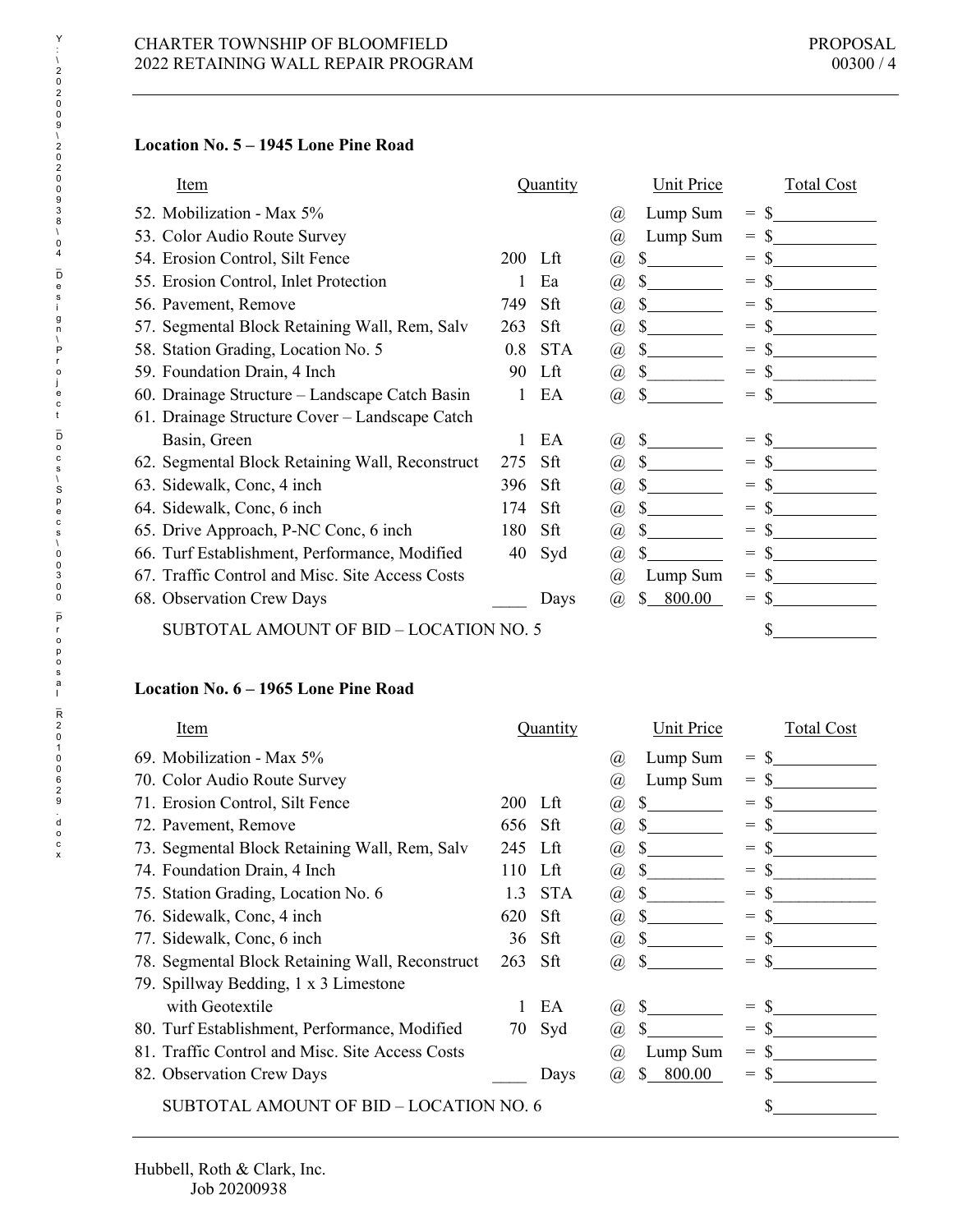# **Location No. 7 – North of 5151 Adams Road**

| Item                                            | Quantity          | Unit Price                        | <b>Total Cost</b> |
|-------------------------------------------------|-------------------|-----------------------------------|-------------------|
| 83. Mobilization - Max 5%                       |                   | Lump Sum<br>(a)                   | $=$               |
| 84. Color Audio-Video Route Survey              |                   | Lump Sum<br>(a)                   | $=$               |
| 85. Erosion Control, Silt Fence                 | 120<br>Lft        | S.<br>@)                          | $=$               |
| 86. Station Grading, Location No. 7             | <b>STA</b><br>0.7 | S.<br>$^{\hspace{-0.5pt}(\!a\!)}$ | $=$               |
| 87. Pavement, Remove                            | Sft<br>410        | S.<br>(a)                         | $=$               |
| 88. Fence, Wood Split Rail, Remove, Salvage     | - Lft<br>60       | (a)                               | $=$               |
| 89. Segmental Block Retaining Wall, Rem, Salv   | Sft<br>50         | S.<br>(a)                         | $=$               |
| 90. Segmental Block Retaining Wall, Reconstruct | 55<br>Sft         | @)                                | $=$               |
| 91. Foundation Drain, 4 inch                    | Lft<br>21         | <sup>S</sup><br>(a)               | $=$               |
| 92. Sidewalk, Conc, 4 inch                      | Sft<br>410        | (a)                               | $=$               |
| 93. Fence, Wood Split Rail, Reinstall           | Lft<br>60         | S.<br>@)                          | $=$               |
| 94. Turf Establishment, Performance, Modified   | 20<br>Syd         | S<br>(a)                          | $=$               |
| 95. Traffic Control and Misc. Site Access Costs |                   | Lump Sum<br>(a)                   | $=$               |
| 96. Observation Crew Days                       | Days              | 800.00<br>(a)                     | $=$               |
| SUBTOTAL AMOUNT OF BID – LOCATION NO. 7         |                   |                                   | \$                |

# **Location No. 8 – 1791 Lone Pine Road**

| Item                                                    |     | <b>Quantity</b> |                             | Unit Price  |                                     | <b>Total Cost</b> |
|---------------------------------------------------------|-----|-----------------|-----------------------------|-------------|-------------------------------------|-------------------|
| 97. Mobilization - Max 5%                               |     |                 | (a)                         | Lump Sum    | $\hspace*{0.4em} = \hspace*{0.4em}$ |                   |
| 98. Color Audio-Video Route Survey                      |     |                 | (a)                         | Lump Sum    | $=$                                 |                   |
| 99. Erosion Control, Silt Fence                         | 160 | - Lft           | (a)                         | S           | $=$                                 |                   |
| 100. Pavement, Remove                                   | 398 | Sft             | (a)                         | \$          | $=$                                 |                   |
| 101. Remove, Salvage, Reinstall Sign                    |     | EA              | (a)                         |             | $=$                                 |                   |
| Segmental Block Retaining Wall, Rem, Salv<br>102.       | 175 | Sft             | (a)                         |             | $=$                                 |                   |
| Foundation Drain, 4 inch<br>103.                        | 76  | Lft             | (a)                         |             | $=$                                 |                   |
| Station Grading, Location No. 8<br>104.                 | 0.8 | <b>STA</b>      | $\left( a\right)$           | <b>S</b>    | $=$                                 |                   |
| Segmental Block Retaining Wall, Reconstruct 172<br>105. |     | Sft             | (a)                         | S           | $=$                                 |                   |
| Sidewalk, Conc, 4 inch<br>106.                          | 398 | Sft             | (a),                        |             | $=$                                 |                   |
| Spillway Bedding, 1 x 3 Limestone<br>107.               |     |                 |                             |             |                                     |                   |
| with Geotextile                                         |     | EA              | $\left(\overline{a}\right)$ |             | $=$                                 |                   |
| Turf Establishment, Performance, Modified<br>108.       | 140 | Syd             | (a)                         |             | $=$                                 |                   |
| Traffic Control and Misc. Site Access Costs<br>109.     |     |                 | (a)                         | Lump Sum    | $=$                                 |                   |
| 110. Observation Crew Days                              |     | Days            | (a)                         | 800.00<br>S | $=$                                 |                   |
| SUBTOTAL AMOUNT OF BID - LOCATION NO. 8                 |     |                 |                             |             |                                     |                   |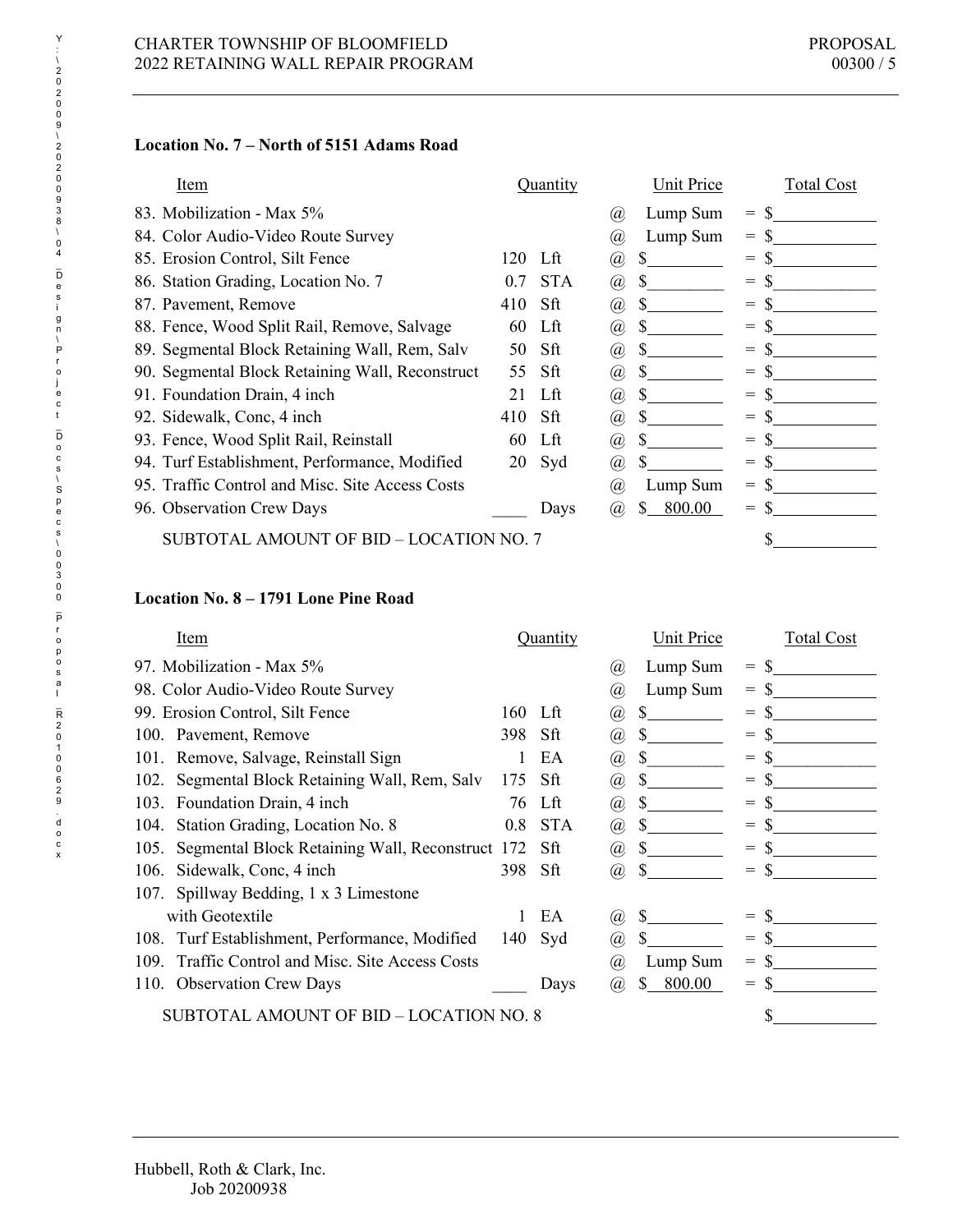# **Location No. 9 - West Side of Lahser Road South of Jonathan Lane**

| Item                                               |    | Ouantity |      | Unit Price     |       | <b>Total Cost</b> |
|----------------------------------------------------|----|----------|------|----------------|-------|-------------------|
| 111. Mobilization - Max 5%                         |    |          | (a)  | Lump Sum       | $=$   |                   |
| 112. Color Audio-Video Route Survey                |    |          | (a)  | Lump Sum       | $=$   |                   |
| 113. Temporary Concrete Pathway Protection         |    | EA       | (a)  | $\mathbb{S}^-$ | $=$ S |                   |
| 114. Segmental Block Retaining Wall, Rem & Replace | 24 | - Sft    | (a), |                | $=$   |                   |
| 115. Turf Establishment, Performance, Modified     |    | 40 Syd   | (a), |                | $=$   |                   |
| 116. Traffic Control and Misc. Site Access Costs   |    |          | (a)  | Lump Sum       | $=$   |                   |
| 117. Observation Crew Days                         |    | Days     | (a), | 800.00<br>S.   | $=$   |                   |
| SUBTOTAL AMOUNT OF BID – LOCATION NO. 9            |    |          |      |                |       |                   |

### **Location No. 10 – West Side of Telegraph Road South of Stonecrest Drive**

|      | Item                                            |     | Quantity   |                                                                   | Unit Price   | <b>Total Cost</b> |
|------|-------------------------------------------------|-----|------------|-------------------------------------------------------------------|--------------|-------------------|
| 118. | Mobilization - Max 5%                           |     |            | (a)                                                               | Lump Sum     | $=$               |
| 119. | Color Audio-Video Route Survey                  |     |            | (a)                                                               | Lump Sum     | $=$               |
| 120. | Erosion Control, Silt Fence                     | 150 | - Lft      | @)                                                                | S            | $=$               |
| 121. | Pavement, Remove                                | 532 | -Sft       | @)                                                                | S            | $=$               |
|      | 122. Remove, Salvage, Reinstall Sign            |     | EA         | @)                                                                | S            | $=$               |
| 123. | Segmental Block Retaining Wall, Rem, Salv       | 210 | Sft        | (a)                                                               |              | $=$               |
| 124. | Foundation Drain, 4 inch                        | 75  | Lft        | (a),                                                              | S            | $=$               |
| 125. | Station Grading, Location No. 10                | 2.0 | <b>STA</b> | $\left(\!\!\left.\!\!\left.\!\!\right.\!\!\!\right.\!\!\!\right)$ | S            | $=$               |
| 126. | Segmental Block Retaining Wall, Reconstruct 263 |     | Sft        | @)                                                                | <b>S</b>     | $=$               |
| 127. | Sidewalk, Conc, with Integral Curb, 4 inch      | 480 | Sft        | @                                                                 | S            | $=$               |
| 128. | Sidewalk, ADA Ramp, Conc, 6 inch                | 52  | Sft        | $\left(\!\!\left.\!\!\left.\!\!\right.\!\!\!\right.\!\!\!\right)$ | S            | $=$               |
| 129. | ADA Detectable Warning (RED)                    | 6   | Ft         | (a)                                                               | \$.          | $=$               |
| 130. | Turf Establishment, Performance, Modified       | 28  | Syd        | (a)                                                               | \$           | S<br>$=$          |
| 131. | Traffic Control and Misc. Site Access Costs     |     |            | $\left(  a\right)$                                                | Lump Sum     | $=$               |
|      | 132. Observation Crew Days                      |     | Days       | (a)                                                               | \$<br>800.00 | $=$               |
|      | SUBTOTAL AMOUNT OF BID – LOCATION NO. 10        |     |            |                                                                   |              |                   |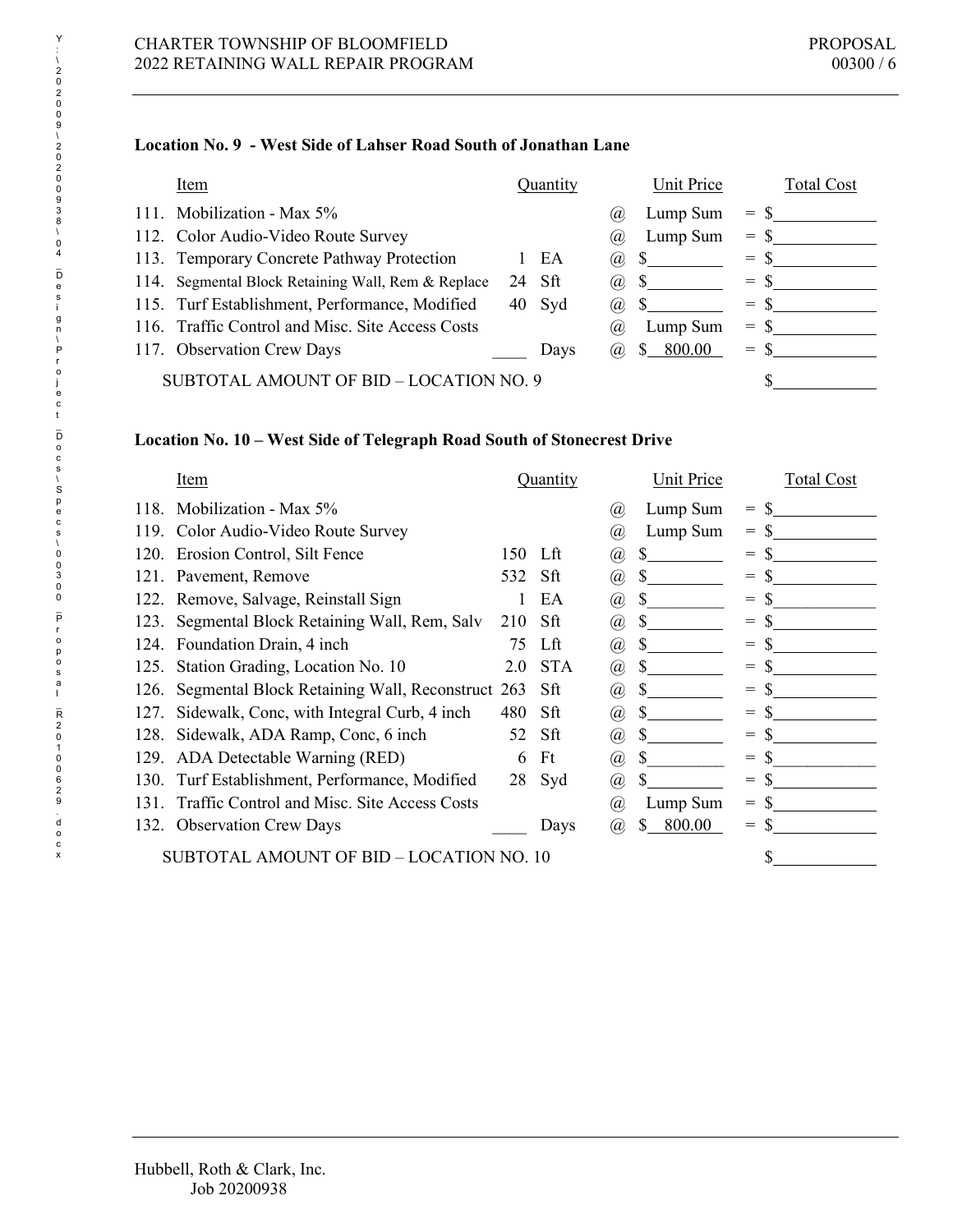## **Location No. 11 – 5075 Adams Road**

|      | Item                                                    |         | Quantity   |                             | Unit Price  | <b>Total Cost</b> |
|------|---------------------------------------------------------|---------|------------|-----------------------------|-------------|-------------------|
| 133. | Mobilization - Max 5%                                   |         |            | Ø)                          | Lump Sum    | $=$               |
| 134. | Color Audio-Video Route Survey                          |         |            | (a)                         | Lump Sum    | $=$               |
| 135. | Erosion Control, Silt Fence                             | 175 Lft |            | $\left(\overline{a}\right)$ | S           | $=$               |
| 136. | Erosion Control, Inlet Protection Sediment Filter Bag 1 |         | Ea         | @)                          | \$.         | $=$               |
| 137. | Pavement, Remove                                        | 790     | Sft        | (a)                         | S.          | $=$               |
| 138. | Segmental Block Retaining Wall, Rem, Salv               | 407     | Sft        | @)                          | S.          | $=$               |
| 139. | Foundation Drain, 4 inch                                | 150     | Lft        | @)                          |             | $=$               |
| 140. | Station Grading, Location No. 11                        | 1.6     | <b>STA</b> | $\left(\overline{a}\right)$ |             | $=$               |
| 141. | Segmental Block Retaining Wall, Reconstruct 410         |         | Sft        | (a)                         | S.          | $=$               |
| 142. | Sidewalk, Conc, 4 inch                                  | 760     | Sft        | (a)                         | S.          | $=$               |
| 143. | Sidewalk, Conc, 6 inch                                  | 30      | Sft        | $\left( a\right)$           | S.          | $=$               |
| 144. | Drainage Structure, Adjust                              |         | EA         | $\left( a\right)$           | S           | $=$               |
| 145. | Turf Establishment, Performance, Modified               | 100     | Syd        | (a)                         |             | $=$               |
| 146. | Traffic Control and Misc. Site Access Costs             |         |            | (a)                         | Lump Sum    | $=$               |
|      | 147. Observation Crew Days                              |         | Days       | (a)                         | 800.00<br>S | $=$               |
|      | SUBTOTAL AMOUNT OF BID - LOCATION NO. 11                |         |            |                             |             |                   |

## **Location No. 12 – 43313 Woodward Avenue**

|      | Item                                             |    | Quantity |      | Unit Price              | Total Cost           |
|------|--------------------------------------------------|----|----------|------|-------------------------|----------------------|
|      | 148. Mobilization - Max 5%                       |    |          | (a   | Lump Sum                | $=$                  |
|      | 149. Color Audio Route Survey                    |    |          | (a)  | Lump Sum                | $=$                  |
|      | 150. Temporary Concrete Pathway Protection       |    | EA       | (a), |                         | $=$                  |
| 151. | Segmental Block Retaining Wall, Rem & Replace    |    | Sft      | (a), |                         | <sup>\$</sup><br>$=$ |
|      | 152. Turf Establishment, Performance, Modified   | 30 | Syd      | (a), |                         | $=$ \$               |
|      | 153. Traffic Control and Misc. Site Access Costs |    |          | (a)  | Lump Sum                | $=$ S                |
|      | 154. Observation Crew Days                       |    | Days     | (a), | 800.00<br><sup>\$</sup> | $=$                  |
|      | SUBTOTAL AMOUNT OF BID - LOCATION NO. 12         |    |          |      |                         |                      |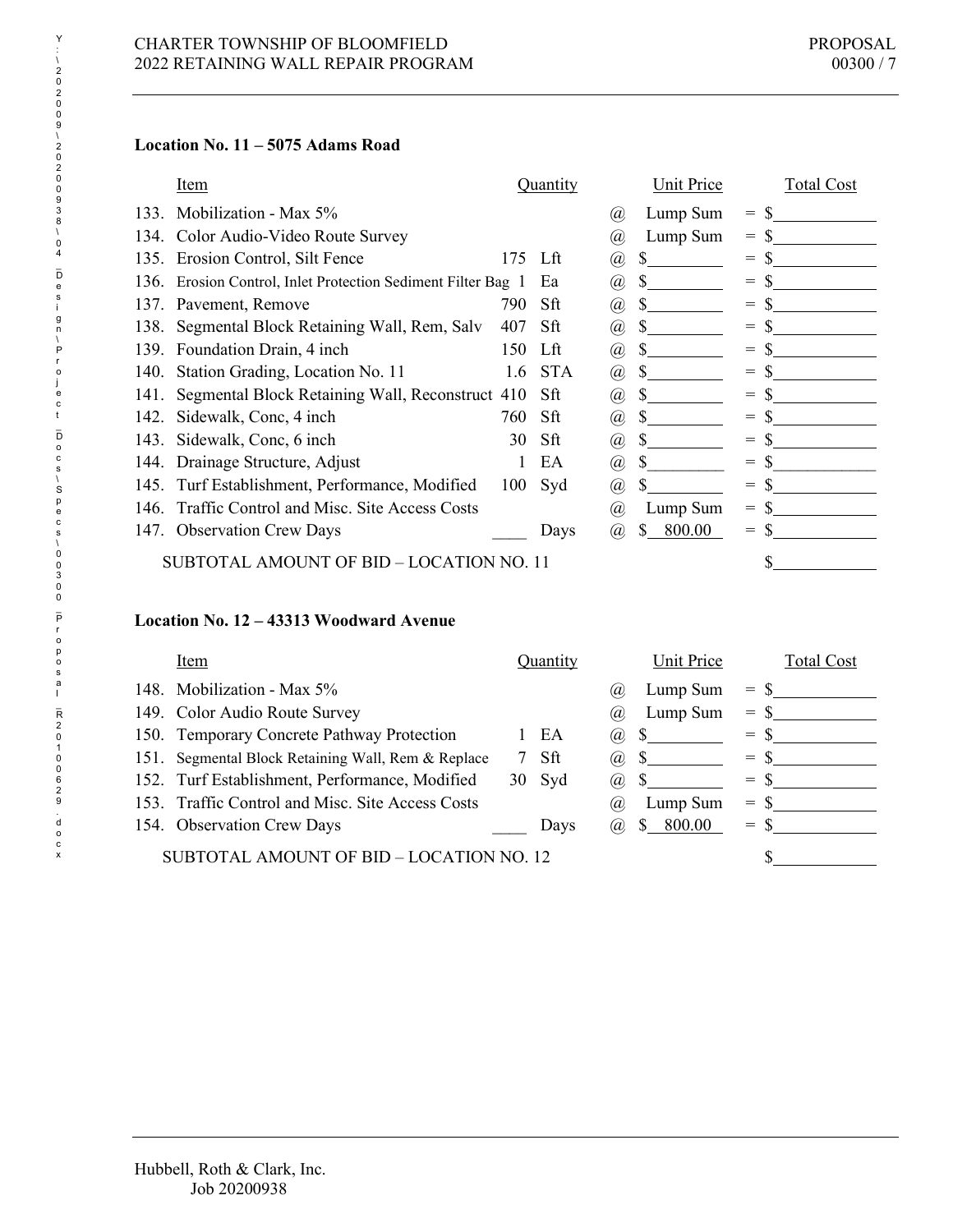### **Location No. 13 – Adams Road at Ashover Road**

|      | Item                                                               | Quantity                     | Unit Price   | <b>Total Cost</b> |  |  |
|------|--------------------------------------------------------------------|------------------------------|--------------|-------------------|--|--|
|      | 155. Mobilization - Max 5%                                         | (a                           | Lump Sum     | -S<br>$=$         |  |  |
|      | 156. Color Audio Route Survey                                      | (a)                          | Lump Sum     | $=$ \$            |  |  |
|      | 157. Temporary Concrete Pathway Protection                         | EA<br>(a),<br>$\mathbf{L}$   |              | $=$ S             |  |  |
| 158. | Segmental Block Retaining Wall, Rem & Replace                      | $17$ Sft<br>(a),             | <sup>S</sup> | $=$ \$            |  |  |
|      | 159. Traffic Control and Misc. Site Access Costs                   | Lump Sum= $\text{\$}$<br>(a) |              |                   |  |  |
|      | 160. Observation Crew Days                                         | Days<br>(a),                 | S.<br>800.00 | $=$               |  |  |
|      | SUBTOTAL AMOUNT OF BID – LOCATION NO. 12                           |                              |              |                   |  |  |
|      |                                                                    |                              |              |                   |  |  |
|      | <b>TOTAL AMOUNT OF BID - ALL LOCATIONS (1 thru 13)</b><br><b>S</b> |                              |              |                   |  |  |

# **ALTERNATES**

Voluntary Alternates proposed by the Bidder will not be considered. The Bidder shall submit a bid based on the information shown on the Drawings and Specifications.

The Owner reserves the right to award the Base Bid or the Base Bid plus any or individual Alternate or combination of Alternates, depending upon the availability of funds.

The Owner, at its sole discretion, reserves the right to award to the Bidder who, in the sole determination of the Owner, will best serve the interest of the Owner. The Owner reserves the right to accept any bid, to reject any or all bids, to waive any and all informalities involving price, time, or changes in the work, and to negotiate contract terms with the successful Bidder, and the right to disregard all nonconforming, nonresponsive, unbalanced or conditional bids. However, it is the intention of the Owner to award to the low total bid to one bidder. Also, the Owner reserves the right to reject the bid of any Bidder if the Owner believes that it would not be in the best interest of the Project to make an award to that Bidder, whether because the bid is not responsive or the Bidder is unqualified, of doubtful financial ability, or fails to meet any other pertinent standard or criteria established by the Owner.

Each bidder agrees to waive any claim it has or may have against the Owner, the Architect/Engineer, and their respective employees, arising out of or in connection with the administration, evaluation, or recommendation of any bid.

Each Proposal must be accompanied by a bid deposit in the form of a certified check, cashier's check or bid bond, executed by the bidder and Surety Company, payable to the CHARTER TOWNSHIP OF BLOOMFIELD in the amount of FIVE Percent (5%) of the amount of the Proposal. See Instructions to Bidders – Bid Deposit for more information.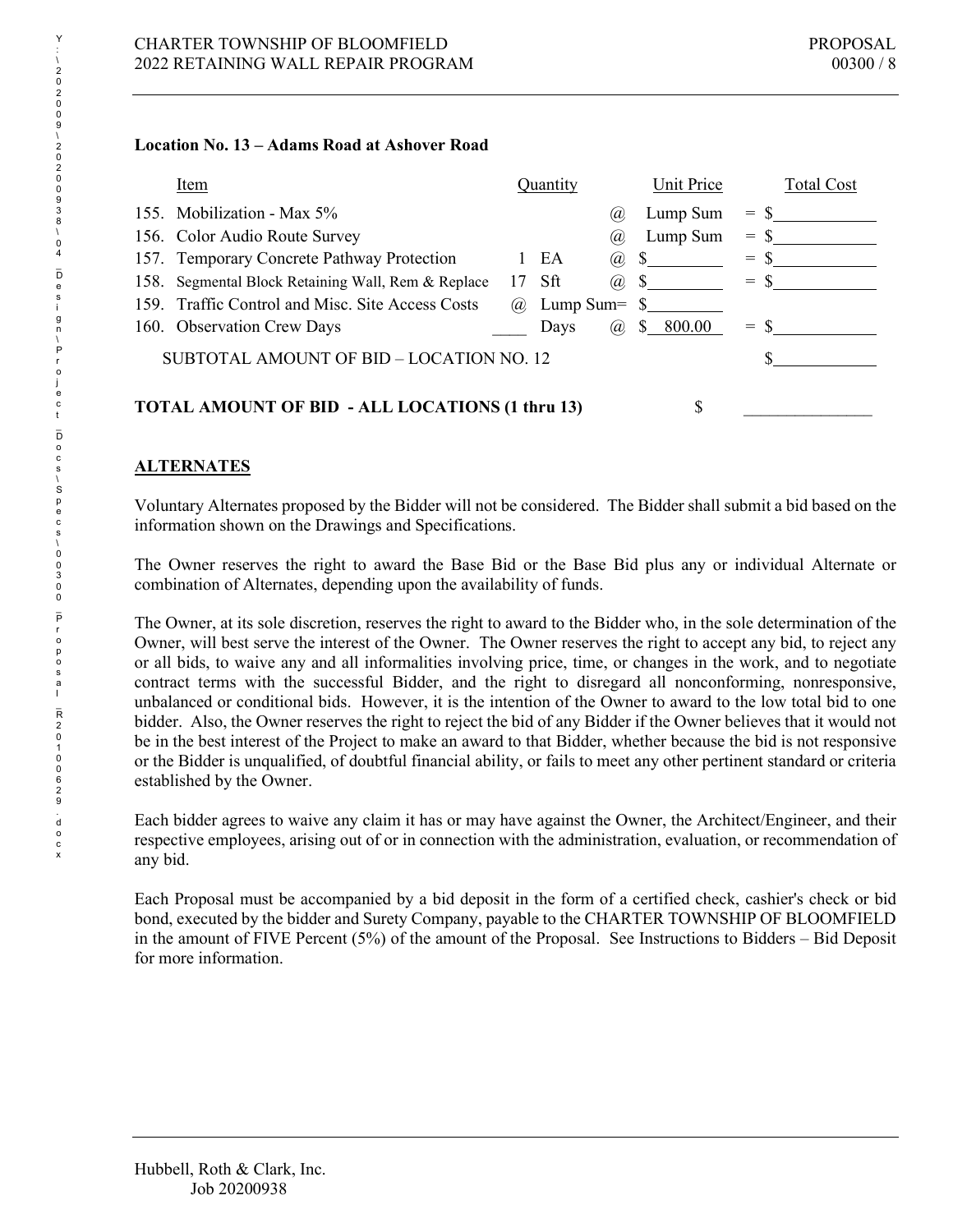# **TAXES**

The Bidder affirms that all applicable Federal, State and Local taxes of whatever character and description are included in all prices stated in this Form of Proposal.

# **ADDENDA**

The Bidder acknowledges the following Addenda, covering revisions to the drawings or specifications and the cost, if any, of such revision has been included in the quoted proposal:

| Addendum No. | Dated |
|--------------|-------|
| Addendum No. | Dated |
| Addendum No. | Dated |

# **FEES**

The Bidder shall refer to the General Conditions for allowable Fees for additional work performed, upon Owner's written authorization, by Bidder's own forces and/or for additional work, upon Owner's written authorization, by Bidder's subcontractors.

# **TIME OF COMPLETION**

If awarded the Contract for the 2022 RETAINING WALL REPAIR PROGRAM, we agree to have all work substantially completed by the following dates:

- 1. Location 01 October 25, 2022
- 2. Location 02 August 30, 2022
- 3. Location 03 October 25, 2022
- 4. Location 04 October 25, 2022
- 5. Location 05 October 25, 2022
- 6. Location 06 October 25, 2022
- 7. Location 07 October 25, 2022
- 8. Location 08 October 25, 2022
- 9. Location 09 August 30, 2022
- 10.Location 10 October 25, 2022
- 11.Location 11 October 25, 2022
- 12.Location 12 August 30, 2022
- 13.Location 13 July 29, 2022

Substantial Completion is defined that the facility is ready to use for its intended purpose with all utility systems fully functional. For the segmental block wall removal/reinstallation and sidewalk repair work, substantial completion includes having the sidewalk open to traffic, forms removed, backfill placed, and topsoil, seed and mulch installed. Final Completion with all restoration, clean-up and punch-list items shall be complete by November 25, 2022.

The Bidder hereby agrees to furnish the required Bonds, Insurance Certificates, and Policies within ten (10) days after acceptance of this Proposal.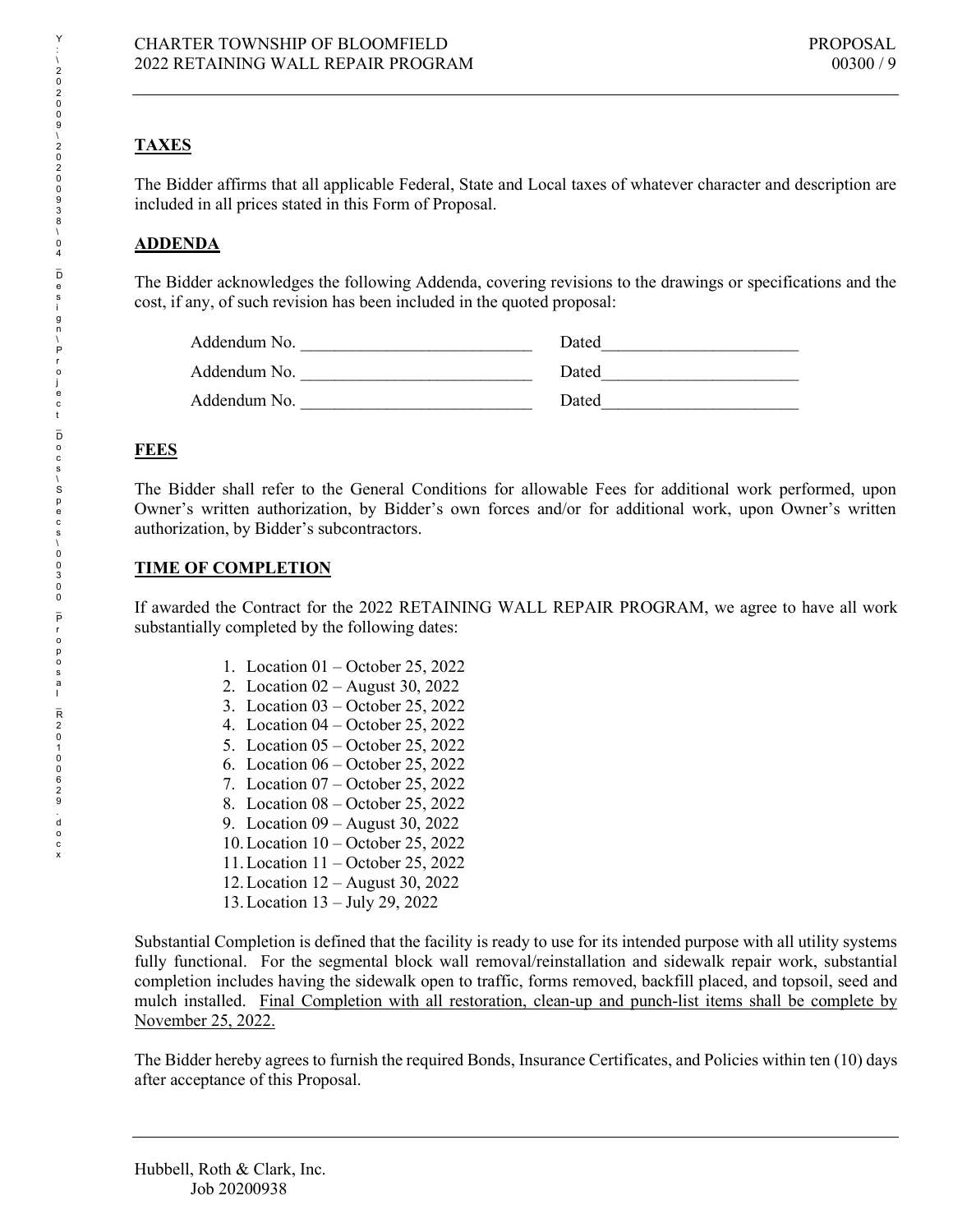The execution of all work and specific constraints as described in the contract drawings and specifications, with particular reference to Section 01005 Supplemental Specifications, must be strictly adhered to.

# **LIQUIDATED DAMAGES**

Time is of the essence for completion of this project in order to have the Project ready for the Charter Township of Bloomfield. The Bidder guarantees that the work will be completed within the time limit stated herein before or within the time as extended as provided elsewhere in the Specifications. Inasmuch as the damage and loss to the Owner which will result from the failure of the Bidder to complete the work within the stipulated time, will be most difficult or impossible to accurately determine, it is mutually agreed that the damages to the Owner for such delay and failure on the part of the Bidder shall be liquidated in the amount of FIVE HUNDRED Dollars (\$500.00), for each and every calendar day by which the Bidder shall fail to complete the work or any part thereof within the provisions hereof, and such liquidated damages shall not be considered as a penalty.

The Owner will deduct and retain out of any money due or to become due hereunder the amount of the liquidated damages, and in case those amounts are less than the amount of actual liquidated damages, the Bidder shall pay the difference upon demand of the Owner.

We understand that liquidated damages may be assessed should we fail to meet the stipulated completion dates. Specifically, liquidated damages will be assessed daily beginning November 25, 2022 until such a time that Substantial Completion is achieved and further if all work is not completed by the Final Completion Date.

# **BIDS TO REMAIN FIRM**

The price stated in this Proposal shall be guaranteed for a period of not less than sixty (60) days from the bid due date and if authorized to proceed within that period, the bidder agrees to complete the work covered by the Proposal at said price.

If this Proposal is accepted by the Owner and the undersigned shall fail to contract as aforesaid and to furnish the required surety bonds within fifteen (15) days after being notified of the acceptance of their bid, then the undersigned shall be considered to have abandoned the contract, and the Certified Check, Cashier's Check or Bid Bond accompanying this Proposal shall be forfeited to the Township of Bloomfield.

If the undersigned enters into the contract in accordance with their proposal, or if their proposal is not accepted, then the accompanying bid guarantee shall be returned to the undersigned.

| Signature: No. 1996 |        |
|---------------------|--------|
|                     |        |
|                     | State: |
|                     |        |
|                     |        |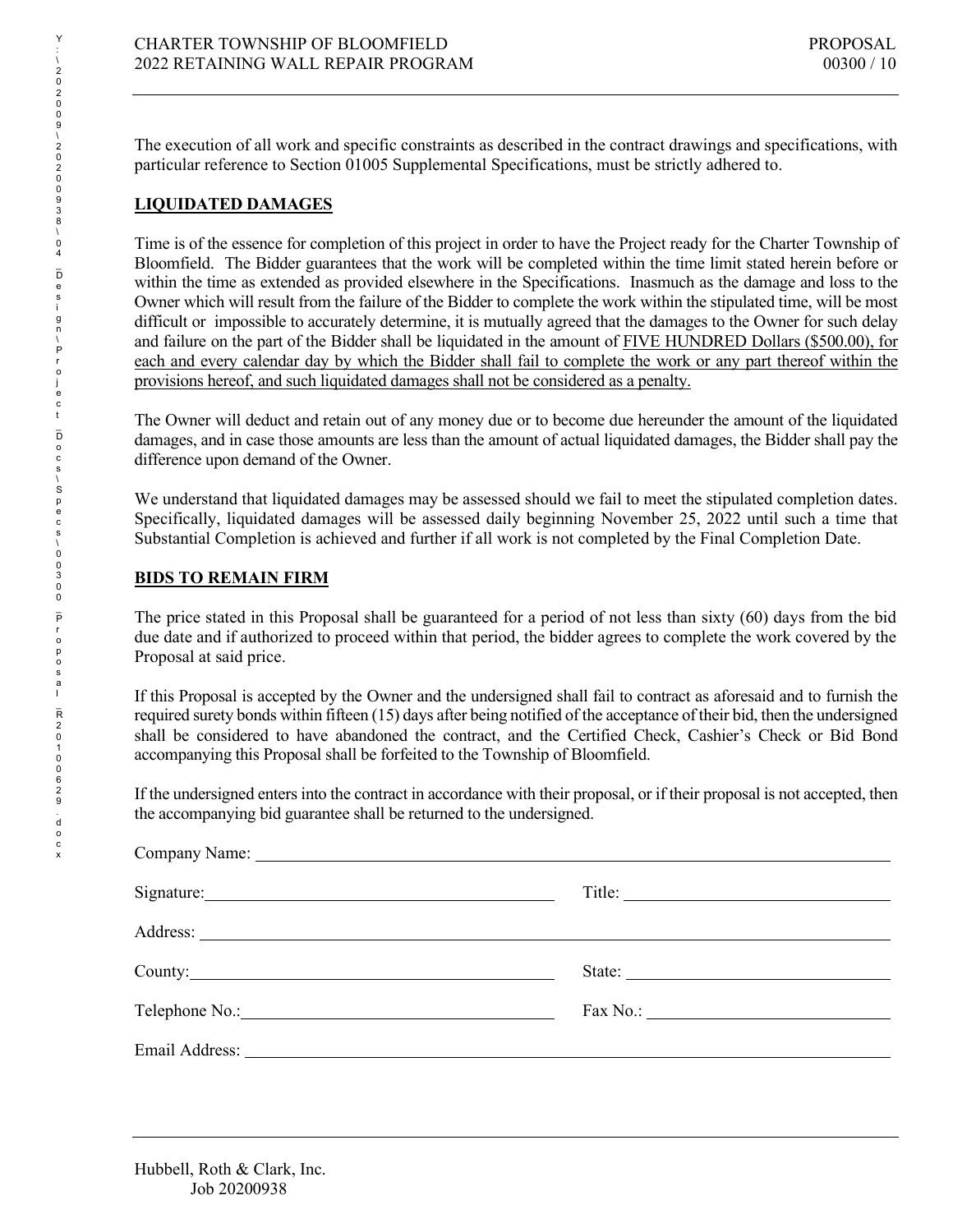# **MUNICIPAL PROJECTS/REFERENCES**

Per the Owner-requested Bidder's Prequalification Requirement (Section 00012), the Bidder must include five (5) municipal references for projects completed in the last three years with a minimum value of \$50,000.00 and preferably as prime contractor, as follows:

| Project No. 1: Name of Project: No. 1: Name of Project:                                                                                                                                                                        |                                                                                                                                                                                                                                |  |  |  |
|--------------------------------------------------------------------------------------------------------------------------------------------------------------------------------------------------------------------------------|--------------------------------------------------------------------------------------------------------------------------------------------------------------------------------------------------------------------------------|--|--|--|
| Project Completion Date:                                                                                                                                                                                                       | Contract Amount:                                                                                                                                                                                                               |  |  |  |
| Name: 2008. [2010] Name: 2008. [2010] 2010 2021 2022. [2010] 2012 2022. [2010] 2012 2022. [2010] 2012 2022. [20                                                                                                                |                                                                                                                                                                                                                                |  |  |  |
| Telephone: 2000 and 2000 and 2000 and 2000 and 2000 and 2000 and 2000 and 2000 and 2000 and 2000 and 2000 and 2000 and 2000 and 2000 and 2000 and 2000 and 2000 and 2000 and 2000 and 2000 and 2000 and 2000 and 2000 and 2000 | Firm: No. 1996. The Commission of the Commission of the Commission of the Commission of the Commission of the Commission of the Commission of the Commission of the Commission of the Commission of the Commission of the Comm |  |  |  |
|                                                                                                                                                                                                                                |                                                                                                                                                                                                                                |  |  |  |
| Project Completion Date:                                                                                                                                                                                                       | Contract Amount:                                                                                                                                                                                                               |  |  |  |
|                                                                                                                                                                                                                                | Address:                                                                                                                                                                                                                       |  |  |  |
|                                                                                                                                                                                                                                |                                                                                                                                                                                                                                |  |  |  |
|                                                                                                                                                                                                                                |                                                                                                                                                                                                                                |  |  |  |
| Project Completion Date:                                                                                                                                                                                                       | Contract Amount:                                                                                                                                                                                                               |  |  |  |
| Name:                                                                                                                                                                                                                          | Address: Note and the set of the set of the set of the set of the set of the set of the set of the set of the set of the set of the set of the set of the set of the set of the set of the set of the set of the set of the se |  |  |  |
|                                                                                                                                                                                                                                |                                                                                                                                                                                                                                |  |  |  |
|                                                                                                                                                                                                                                |                                                                                                                                                                                                                                |  |  |  |
| Project Completion Date:                                                                                                                                                                                                       | Contract Amount:                                                                                                                                                                                                               |  |  |  |
| Name:                                                                                                                                                                                                                          |                                                                                                                                                                                                                                |  |  |  |
|                                                                                                                                                                                                                                |                                                                                                                                                                                                                                |  |  |  |
|                                                                                                                                                                                                                                |                                                                                                                                                                                                                                |  |  |  |
| Project Completion Date:                                                                                                                                                                                                       | Contract Amount:                                                                                                                                                                                                               |  |  |  |
| Name:                                                                                                                                                                                                                          |                                                                                                                                                                                                                                |  |  |  |
|                                                                                                                                                                                                                                |                                                                                                                                                                                                                                |  |  |  |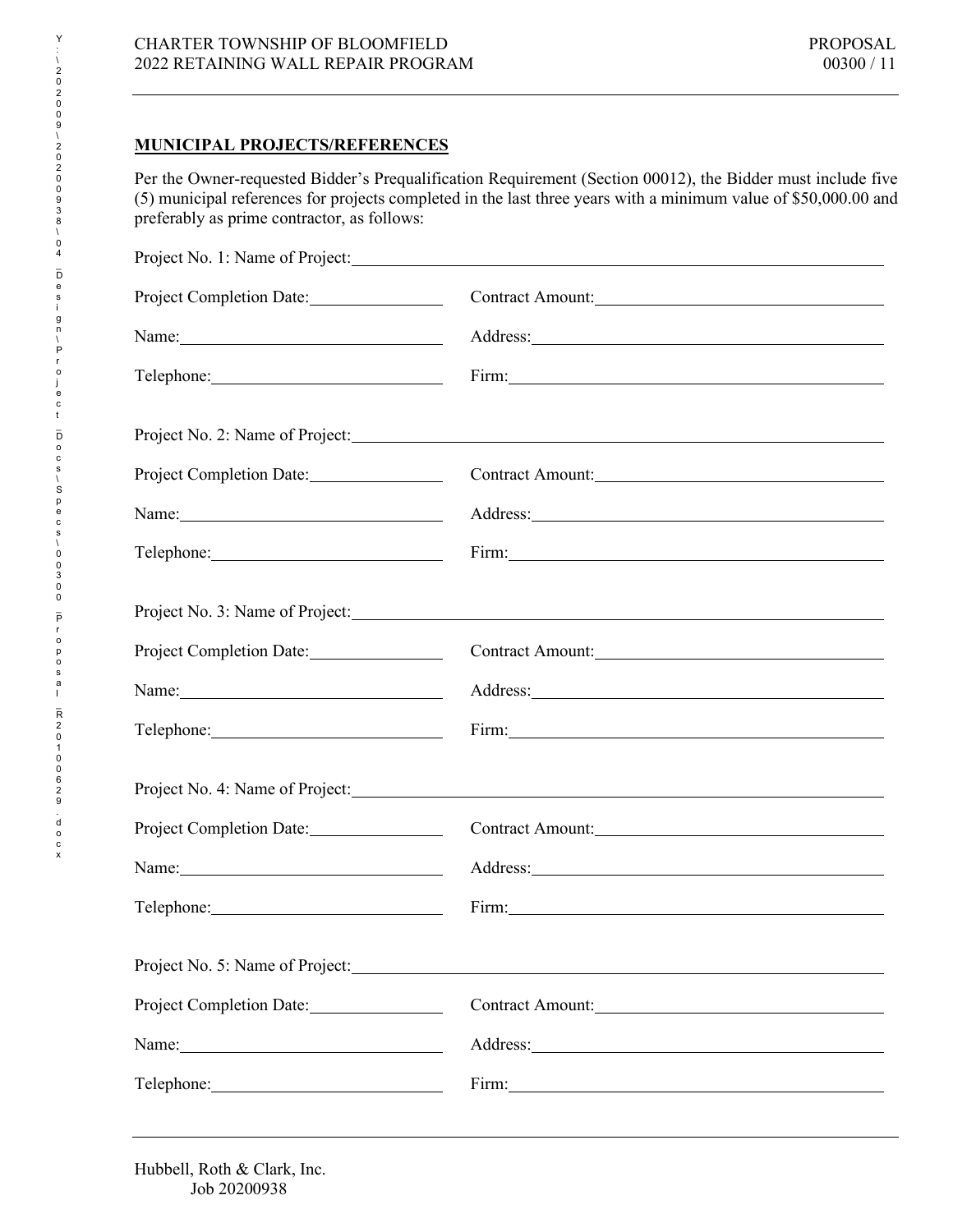## **LEGAL STATUS OF BIDDER**

This Bid is submittal in the name of:

| г | mı |
|---|----|
|   |    |

The undersigned hereby designates below the business address to which all notices, directions or other communications may be served or mailed:

|                       | State Zip Code <u>Zip Code</u> 2008 and 2009 and 2009 and 2009 and 2009 and 2009 and 2009 and 2009 and 2009 and 2009 and 2009 and 2009 and 2009 and 2009 and 2009 and 2009 and 2009 and 2009 and 2009 and 2009 and 2009 and 2009 an |
|-----------------------|-------------------------------------------------------------------------------------------------------------------------------------------------------------------------------------------------------------------------------------|
| $\left( \right)$      | The undersigned hereby declares the legal status checked below:<br><b>INDIVIDUAL</b>                                                                                                                                                |
| $\left( \right)$      | INDIVIDUAL DOING BUSINESS UNDER AN ASSUMED NAME                                                                                                                                                                                     |
| $\left( \right)$      | <b>CO-PARTNERSHIP</b><br>The Assumed Name of the Co-Partnership is registered in the County of ______________, Michigan                                                                                                             |
| $\left( \right)$      | CORPORATION INCORPORATED UNDER THE LAWS OF THE STATE OF _________________________                                                                                                                                                   |
|                       | The Corporation is                                                                                                                                                                                                                  |
| $\left( \right)$      | LICENSED TO DO BUSINESS IN MICHIGAN                                                                                                                                                                                                 |
| $\left( \right)$      | NOT NOW LICENSED TO DO BUSINESS IN MICHIGAN                                                                                                                                                                                         |
|                       | The name, titles, and home addresses of all persons who are officers or partners in the organization are as follows:                                                                                                                |
|                       | A corporation duly organized and doing business under the laws of the State of _______________________________                                                                                                                      |
| <b>NAME AND TITLE</b> | <b>HOME ADDRESS</b>                                                                                                                                                                                                                 |
|                       |                                                                                                                                                                                                                                     |
|                       | $day of$ $\qquad \qquad \ldots$ $20$ .<br>Signed and Sealed this Search Assembly and Sealed this                                                                                                                                    |
|                       | By (Signature)                                                                                                                                                                                                                      |
|                       | Printed Name of Signer                                                                                                                                                                                                              |
|                       | Title                                                                                                                                                                                                                               |

Y